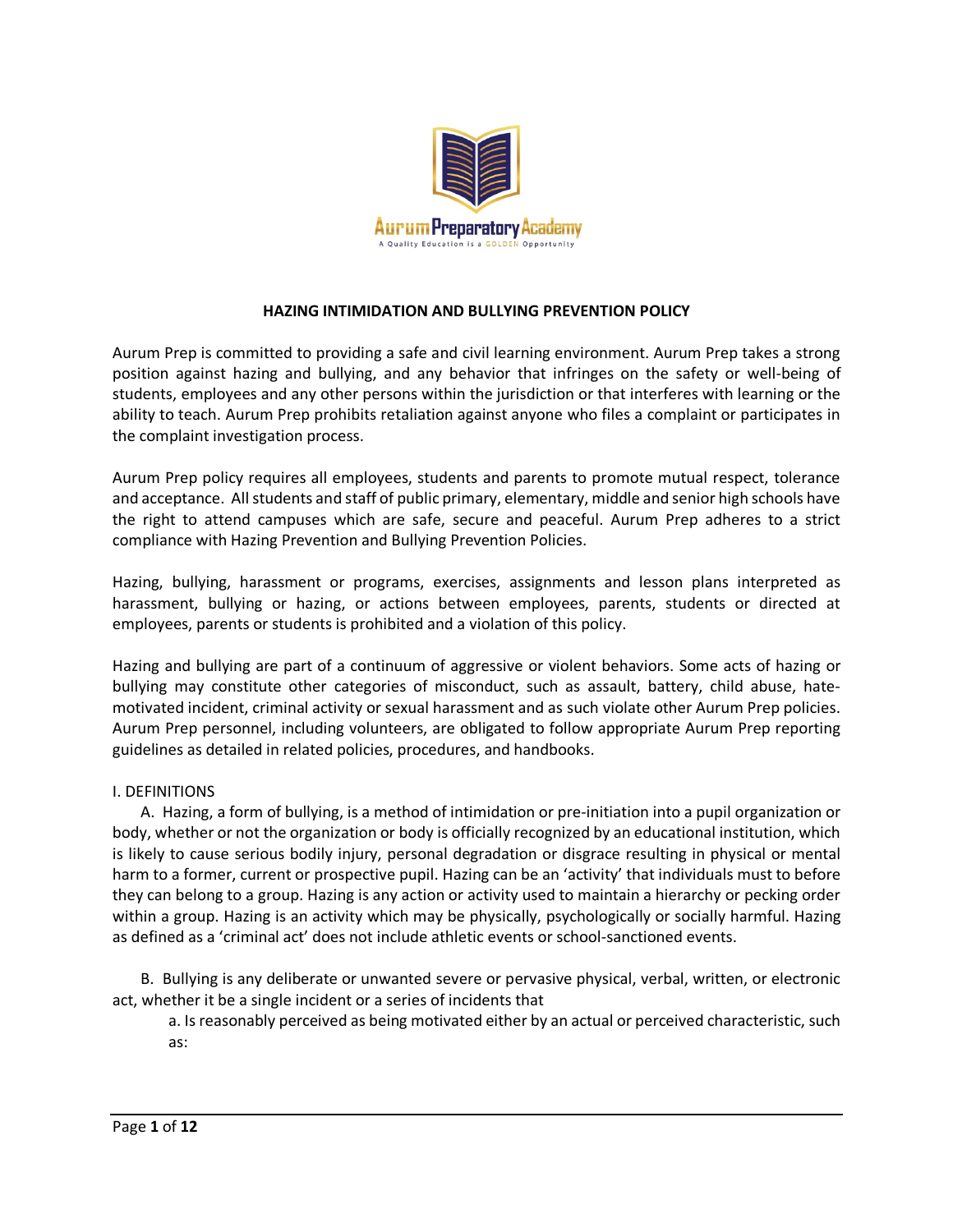1. Race, color, religion, ancestry, national origin, gender, sexual orientation, gender identify and expression, or a mental, physical or sensory disability or by any other distinguishing characteristic; and that

2. Takes place on school property, at any school-sponsored function, on a school bus, or off school grounds, that substantially disrupts or interferes with the orderly operation of the school or the rights of the other students; and that

3. A reasonable person should know, understand the circumstances, will have the effect of physically or emotionally harming a student or damaging the student's property, or placing a student in reasonable fear of physical or emotional harm to his/her person or damage to his/her property; or

4. Has the effect of insulting or demeaning any student or group of students; or

5. Creates a hostile educational environment for the student by interfering with a student's education or by severely or pervasively causing physical or emotional harm to the student.

b. That has the intention of, or can be reasonably predicted to have the effect of, one or more of the following:

- 1. Reasonable fear of harm to person or property.
- 2. Substantially detrimental effect on physical or mental health.
- 3. Substantial interference with academic performance.

4. Substantial interference with the ability to participate in or benefit from school services, activities or privilege.

\* "Electronic act" means the creation and transmission originated on or off the school site, by means of an electronic device, including, but not limited to, a telephone, wireless telephone, or other wireless communication device, computer, or pager of communication. Impersonating a person through electronic means for purposes of harming, intimidating, threatening or defrauding a person.

C. Associated individuals are non-students who are affiliated with Aurum Prep, including, but not limited to parents/guardians, volunteers, vendors, contracted service providers, former students, former employees, spouses, domestic partners, and relatives or friends of employees or students.

#### II. TYPES OF HAZING

All incidents must (1) be deemed a method of intimidation or pre-initiation into a pupil organization or body, whether or not the organization or body is officially recognized by an educational institution, which is likely to cause serious bodily injury, personal degradation or disgrace resulting in physical or mental harm to a former, current or prospective pupil and (2) must meet the impact criteria below, as well as be used to be considered hazing:

A. Cyberbullying is committed by means of an electronic communication device, such as a cellular phone, computer, or tablet. Cyberbullying may include messages, texts, sounds, images, posts on social network, Internet websites, and the creation of false profiles or credible impersonations of another actual person without their consent.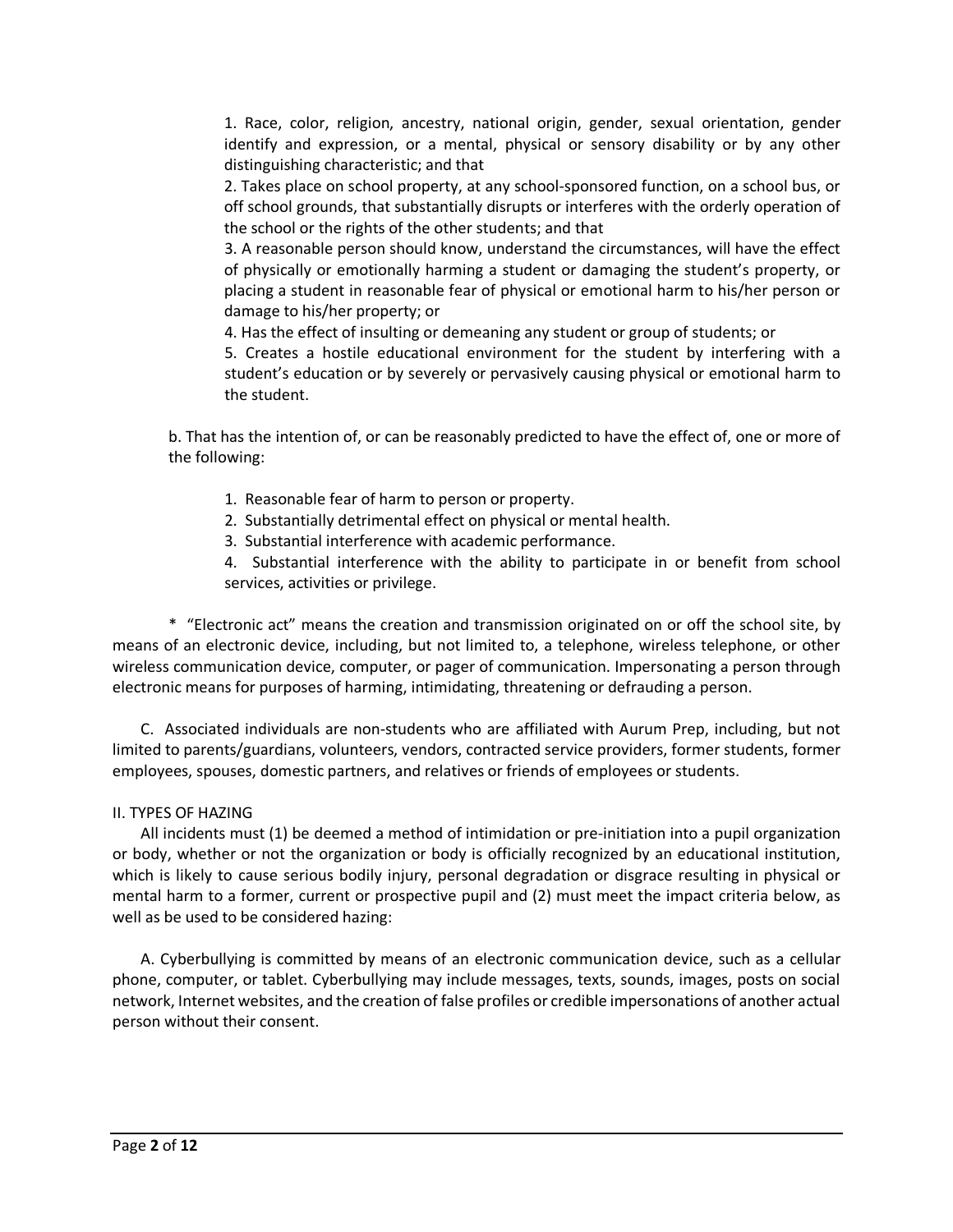B. Physical bullying includes intentional unwelcome acts of beating, biting, fighting, hitting, kicking, poking, punching, pushing, shoving, spitting and tripping.

C. Social, relational or psychological bullying includes spreading rumors, manipulating relationships, exclusion, blackmailing, isolating, rejecting, using peer pressure and ranking personal characteristics.

D. Verbal and non-verbal includes gossiping, making rude noises, name-calling, spreading rumors, hurtful teasing, taunting, making threats and making threatening gestures (includes emoticons).

E. Playful teasing is good-natured joking and name-calling among friends with the intention of *building closeness*. By contrast, Bullying or hazing is malicious teasing among individuals who are *not* friends with the intention of invoking harm, fear or humiliation. Teasing may have the unintended outcome of invoking embarrassment, whereas in bullying or hazing, invoking embarrassment is the intended goal. Teasing and bullying or hazing may appear similar, but the differentiating variables are the relationship between the parties and the intention of the perpetrators.

Any of the above used for purposes of a method of intimidation or pre-initiation into a pupil organization or body, whether or not the organization or body is officially recognized by an educational institution, which is likely to cause serious bodily injury, personal degradation or disgrace resulting in physical or mental harm to a former, current or prospective pupil is Hazing and is prohibited.

#### III. PROPER IDENTIFICATION OF BULLYING AND HAZING

A. What? Understand the difference between *Conflicts vs. Bullying*. During a conflict, name-calling, threats and other conduct that might look like bullying can occur. However, a conflict and bullying are very different. Unlike bullying, during a conflict people are equally involved in some type of disagreement. Conflict is considered mutual, meaning everyone is more or less evenly involved. Bullying, on the other hand, involves one or several people (the bullies) intentionally committing a mean or violent act or hazing against another person(s) or group of people (the victims). When bullying occurs, there is no mutual participation in a disagreement; it is one-sided. Bullying victims have a hard time defending themselves. The victims want the bullying to stop, but the bully continues the behavior. Conflicts and bullying can interrupt the school day, damage property and cause injuries to the people involved. However, when the behavior involves a conflict, the school will take action.

Bullying that Leads to a Conflict. An incident that is found to be bullying could lead to a conflict in the future. To decide whether a behavior is bullying, the school officials must think about all of the facts during an investigation. Examples of bullying and conflict by grade level are provided below:

| <b>GRADE LEVEL</b>   | CONFLICT<br>(Mutual disagreements,<br>arguments or fights)                                   | <b>BULLYING</b><br>(Intent to emotionally or<br>physically hurt a student; it is<br>one-sided.)                                               |
|----------------------|----------------------------------------------------------------------------------------------|-----------------------------------------------------------------------------------------------------------------------------------------------|
| Elementary<br>School | "You copied my pictureyou<br>stole my idea!"<br>"No, I didn'tyou copied from<br>my picture!" | A fellow student grabs the<br>picture you colored and tears it<br>up, calling you names related<br>to your religion and cultural<br>heritage. |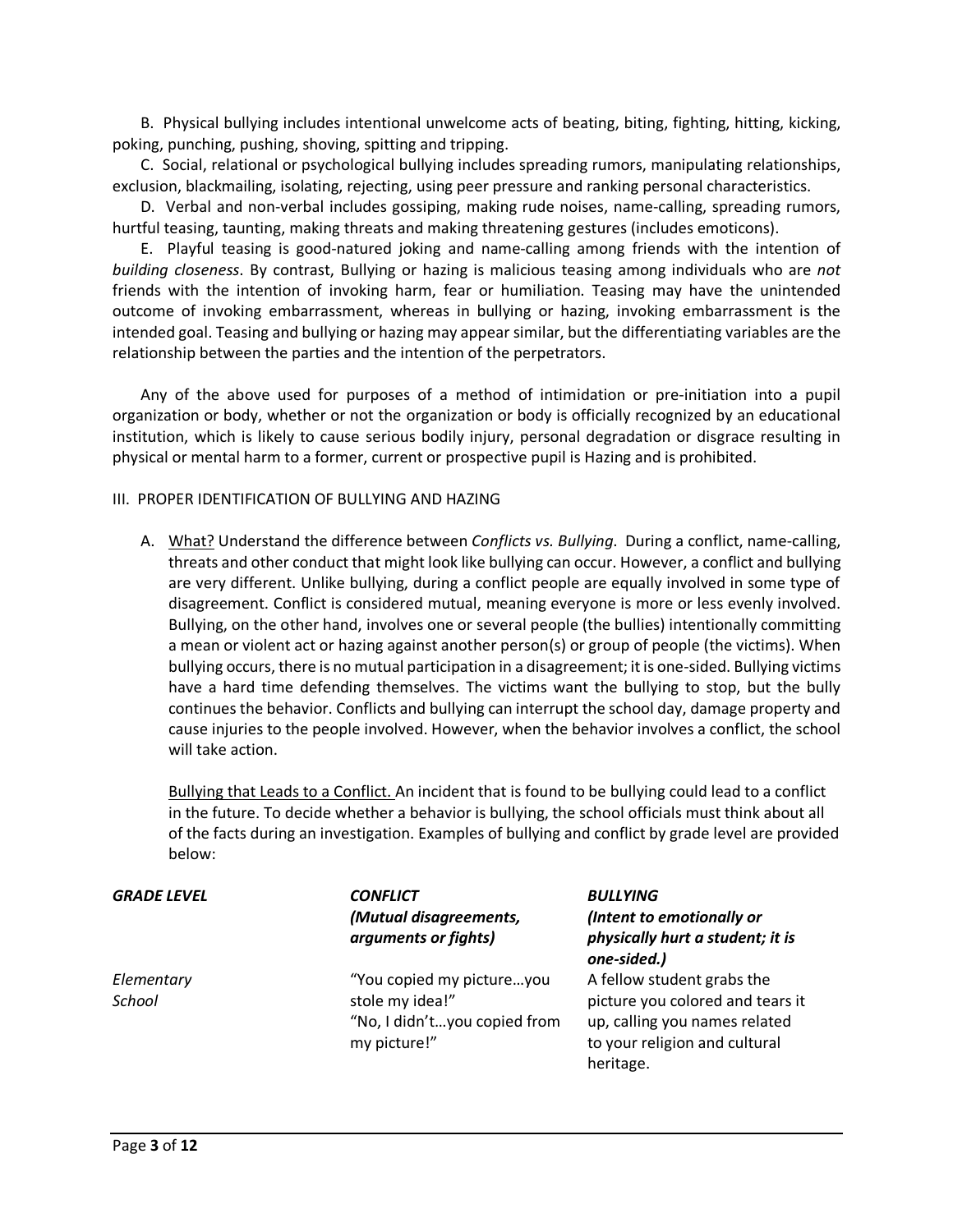*Middle/Junior High School* 

"After you borrowed my basketball, I asked that you return it and you didn't!" "I did return it…I left it on your porch."

While practicing basketball skills in the gym, several students sit nearby and call out insulting comments about the color of your skin and your basketball skills.

- B. When? Bullying occurs when:
	- 1. One or more students are victims of unwanted or uninvited aggression, as the behavior applies to the definition of harassment, intimidation and bullying;
	- 2. The aggressor's behavior would lead a person to reasonably believe that the aggressor is motivated by a desire to physically or emotionally hurt someone;
	- 3. The aggression is one-sided; and
	- 4. The behavior is not an attempt to positively or negatively address or resolve a problem.

# C. Hazing and Bullying.

It can be easy to think that hazing and bullying are the same things. Hazing can involve bullying or can be considered bullying in some situations. The key difference is that hazing is behavior that is based on a tradition and is used by members of a group to maintain a hierarchy or "pecking order" within the group. The lower group member or persons who want to join the group either agree or go along with the hazing activities, which may be physically, psychologically or socially harmful. Unlike bullying, the victims or newcomers let themselves to be treated in a way that gets them accepted as a member of the group. Once accepted by the group, the victims become bystanders and watch others get hazed. Eventually, the bystanders achieve senior status and power and haze others.

Two things that make hazing and bullying different are:

• The victims agree or go along with being hazed as a way to prove that they should be accepted as a member of the group; and

• The victims eventually haze others after they have been accepted into the group and have achieved senior status or power.

IV. ADMINISTRATION RESPONSIBILITIES. A safe campus approach requires a multi-faceted approach with strategies to present, respond to, and recover from incidents of bullying and hazing. The Dean of Curriculum and Culture at Aurum Prep creates an environment where the school community upholds the standards of respect and civility and understands that bullying and hazing are inappropriate, harmful and unacceptable. Toward this goal, Aurum Prep shall:

A. Communicate with and ensure that all certificated and classified staff, activity directors, and volunteers on campus:

1. Understand school policies regarding bullying and hazing.

2. Recognize the indicators of bullying and hazing.

3. Understand their individual responsibilities to respond to, intervene, and report any act or incident of bullying or hazing.

4. Promote mutual respect and acceptance.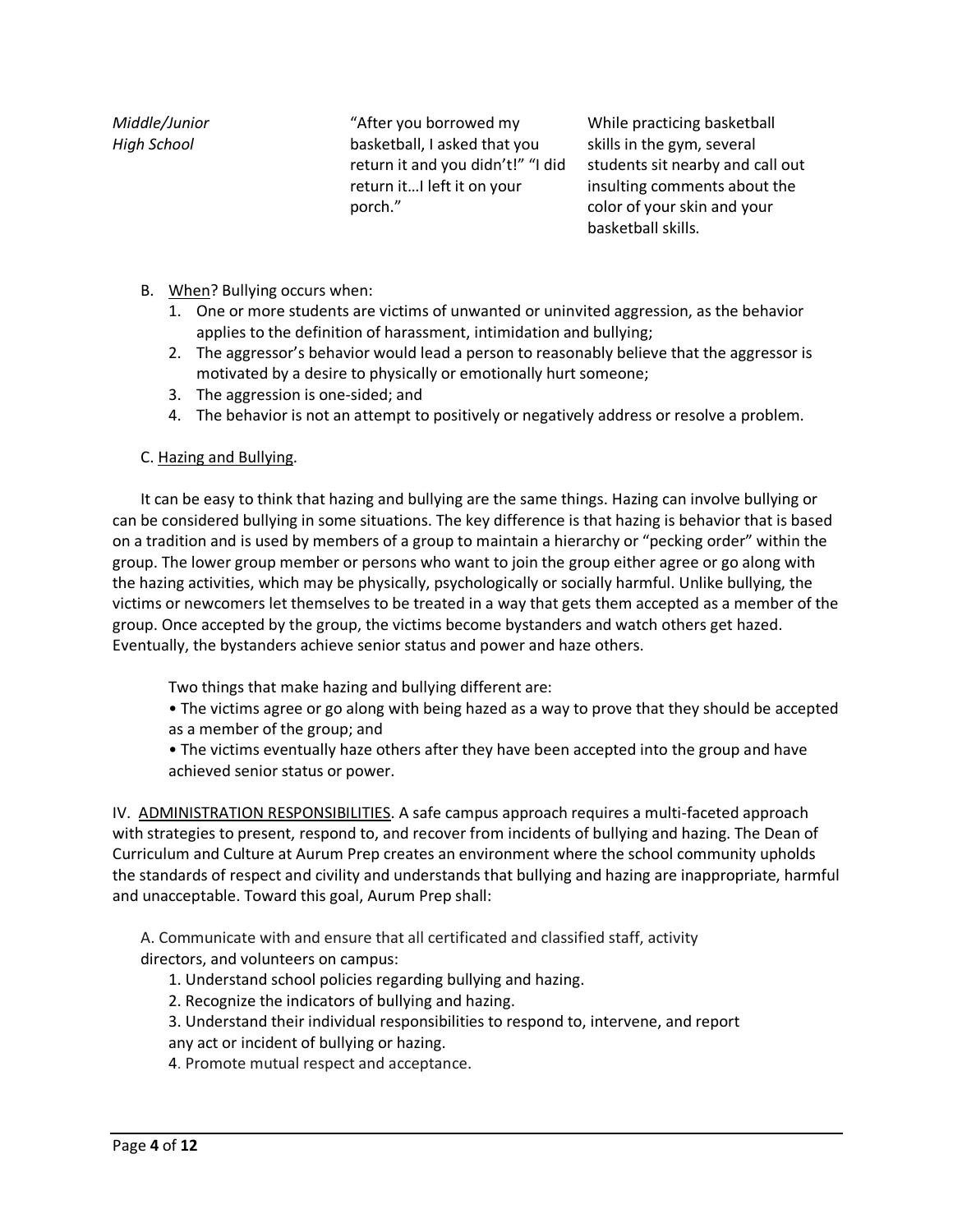B. Provide instruction to ensure that students and staff are educated about appropriate online behavior and cyberbullying awareness.

C. Certify compliance with the Bullying and Hazing Policy and the School Safety Plan. Aurum Prep takes reported cases of bullying and hazing seriously and utilizes positive behavior support strategies, progressive discipline, interventions, and corrective measures to address inappropriate behaviors.

D. Ensure that all reports of bullying or hazing are investigated and documented and that appropriate interventions are implemented and monitored. There must be at least one documentation of monitoring within 30 days and resolution within 60 days. For incidents of student misconduct related to bullying or hazing, document the investigation, interventions, and resolution. Incidents that substantially disrupt school operations, require additional resources or sustained monitoring, should also be documented.

E. Ensure that disciplinary actions are in compliance with Aurum Prep guidelines. Bullying or hazing that warrants suspension or expulsion must be reviewed by Aurum Prep standards.

F. Peer-to-peer bullying typically does not rise to the level of suspected child abuse. However, if child abuse is reasonably suspected, it must be reported to the appropriate child protective agency.

G. Post expectations of positive behavior throughout the school to communicate norms of socially appropriate behavior for classrooms, restrooms, yard, eating areas, and other school activities.

#### IV. STAFF RESPONSIBILITIES

A. Model and enforce appropriate behavior by creating an environment where mutual respect, tolerance, civility, and acceptance among students and staff are promoted, and students understand that bullying and hazing are inappropriate, harmful, and taken seriously.

B. Be familiar with the indicators of and appropriate responses to bullying and hazing.

C. Communicate and reinforce positive behavior expectations and norms for classrooms, restrooms, yards, eating areas, and other school activities.

D. Discuss all aspects of the Bullying and Hazing Policy with students including strategies to prevent, respond to, and report bullying and hazing.

#### V. STUDENT RESPONSIBILITIES.

Students are significant contributors toward creating a safe school environment. Students should:

A. Be safe, respectful, and responsible for their actions at all times, during, before, and after school, and during school-related events and activities.

B. Treat everyone with respect. Participate in school-wide efforts to celebrate diversity. Be sensitive as to how others might perceive actions or words.

C. Practice safe and respectful behavior while on-line and while using electronic devices. Electronic behavior that causes a substantial disruption to school, even if it occurred during non-school hours, may be subject to disciplinary action, including suspension and expulsion.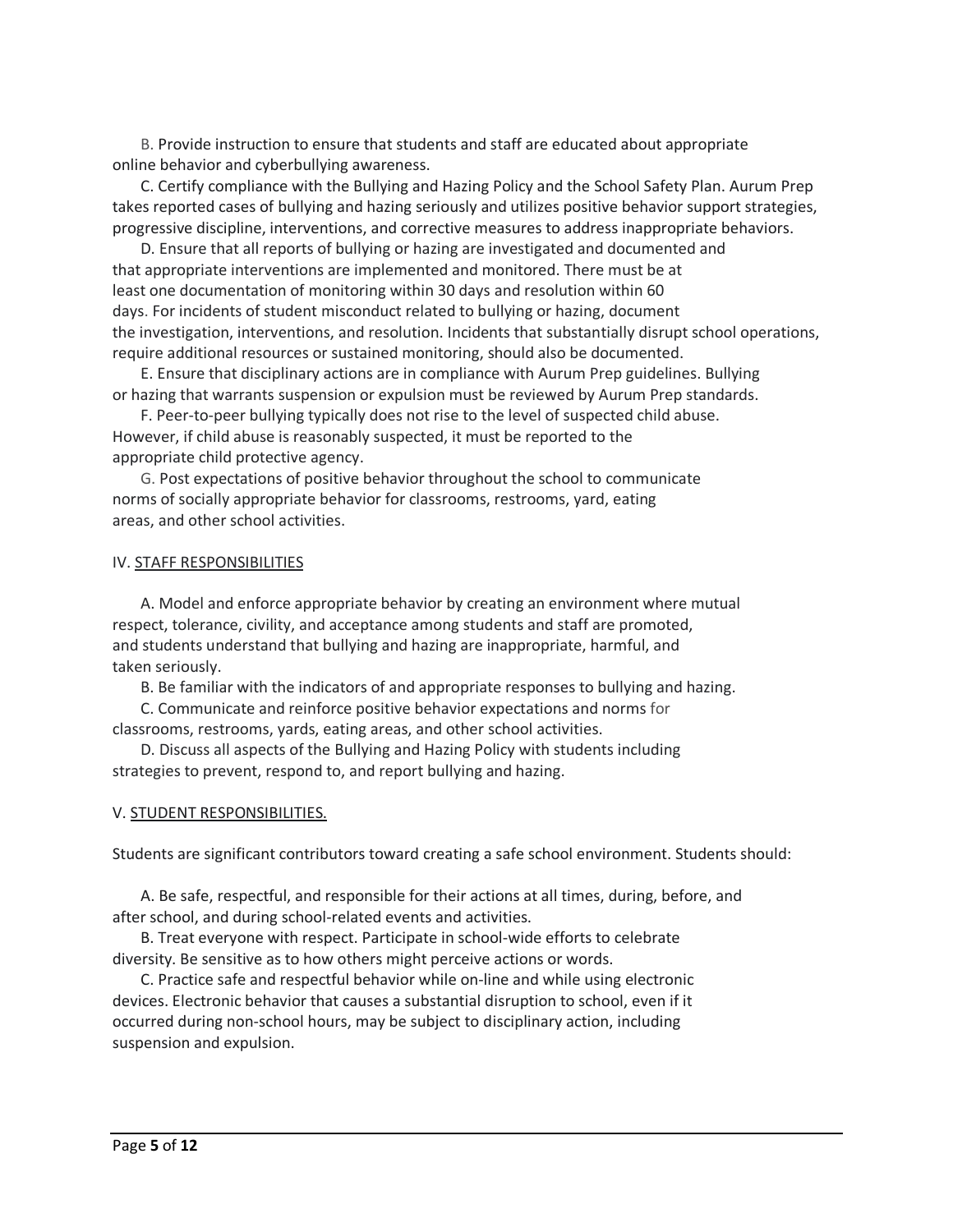D. Report bullying or hazing to a Aurum Prep employee.

E. Never engage in retaliatory behavior or ask, encourage, or consent to anyone to retaliate on their behalf.

### VI. RESPONDING TO BULLYING AND HAZING

It is imperative that schools investigate to determine if the behavior meets the criteria of bullying and hazing, make efforts to prevent its recurrence, and provide appropriate responsive actions. The following procedures should be followed in addressing incidents:

- A. Secure student safety.
- B. Assure involved parties that allegations are taken seriously.
- C. Obtain factual written statements from the involved parties and if appropriate, witnesses (see Attachments A and B, Bullying and Hazing Complaint Form).
- D. Provide the Title IX Bullying Complaint Manager with copies of the complaint and supportive documentation.
- E. Investigate promptly and thoroughly.

F. Develop an action plan to respond to and monitor the behavior. An Individual Student Safety Plan and the No Bullying and Hazing Contract are resources to assist in documenting agreements and interventions for the parties involved but are not required for all situations.

- G. State Education Codes often stipulate that schools may respond to bullying that is created by electronic means (i.e., cyberbullying) that originated on or off of the school site *if* the incident meets the impact criteria of bullying *and* can be reasonably predicted to have the effect of one or more of the following:
	- 1. Reasonable fear of harm to person or property.
	- 2. Substantially detrimental effect on physical or mental health.
	- 3. Substantial interference with academic performance.

4 Substantial interference with the ability to participate in or benefit from school services, activities, or privileges.

H. For student misconduct related to bullying or hazing, document the investigation, interventions, and actions taken. Incidents that substantially disrupt school operations, or require additional resources or sustained monitoring, should also be documented.

> 1. Confidentiality laws prohibit the sharing of information about a child to persons other than the custodial parents/guardians and authorized staff. The determination of findings and resolution must be documented and communicated to the complainant.

K. Monitor to ensure that the misconduct has ceased. If there is a possibility that the incident has not been resolved, document at least one follow-up within 30 days of the initial filing to indicate the status of the investigation and actions taken. Within 60 days, document how the incident has been resolved.

L. Targets and perpetrators of bullying and hazing may benefit from support to reengage with the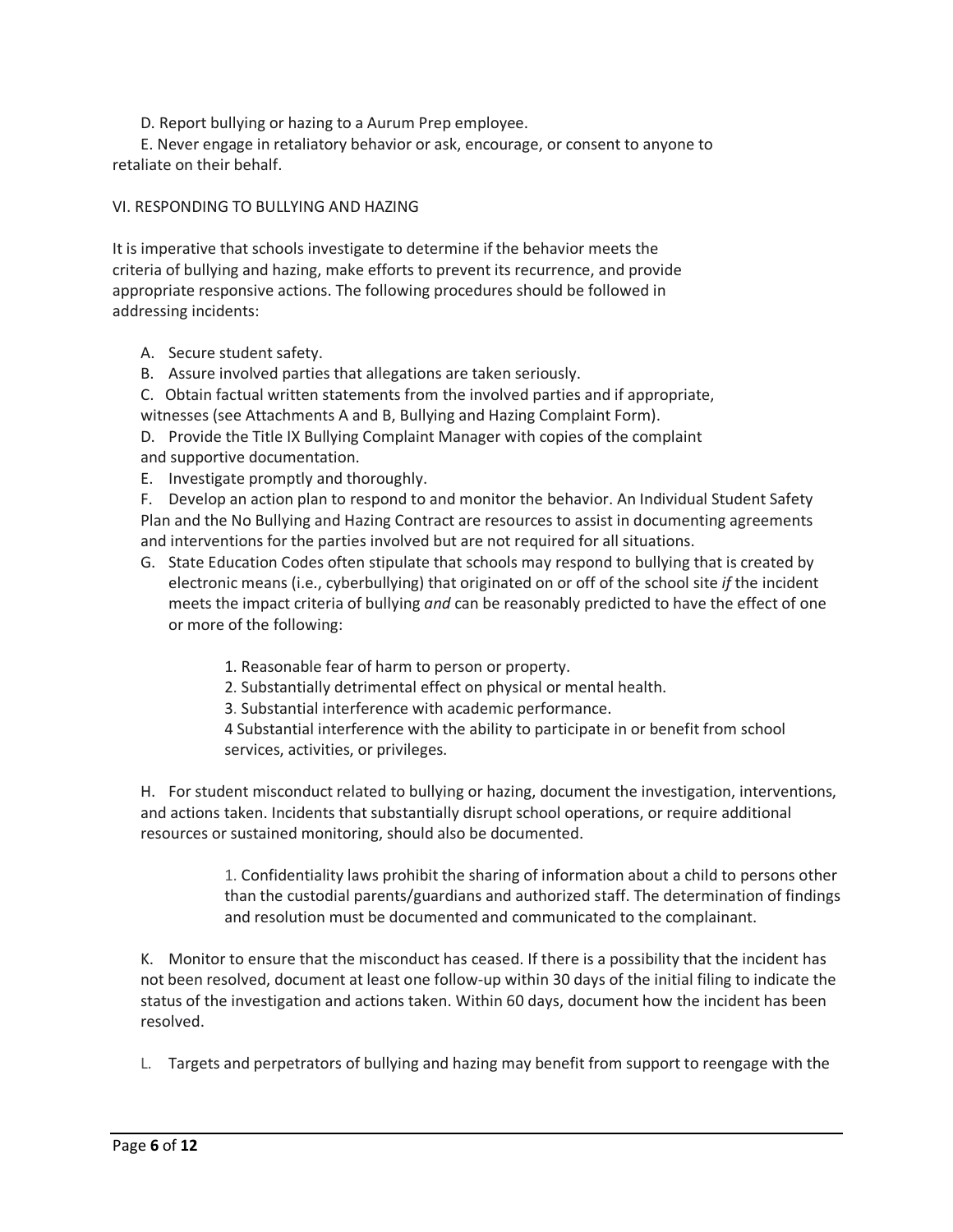school community. Interventions should be reasonable, fair, age-appropriate, match the severity and nature of the misbehavior and be paired with meaningful instruction and guidance.

M. Bullying, hazing or harassment that is based on the person's actual or perceived characteristics or association with any protected classes, may also constitute discrimination or a hate-motivated incident and must be investigated.

N. Peer-to-peer bullying typically does not rise to the level of suspected child abuse. However, if child abuse is reasonably suspected, it must be reported to the appropriate child protective agency. O. The determination of findings and resolution must be documented and communicated to the complainant.

# IX. MONITORING AND EVALUATION

Data collection and analysis are critical tools that can inform efforts to create and refine school wide, classroom and individual student interventions to promote a positive school culture.

# X. RESOLUTION OF INCIDENTS OF BULLYING

Reported allegations of bullying must be investigated, monitored, and documented within 30 calendar days and resolved within 60 calendar days. "Resolution" means that an incident has been investigated and appropriate interventions have been taken to reasonably ensure that the specific behavior has ceased. A new incident should be regarded as a new report and investigated accordingly, unless it is determined to be a continuation of the initial complaint, in which case, the initial complaint could be reopened. The determination of findings and resolution must be documented and communicated to the complainant.

# XI. CONFIDENTIALITY AND NON-RETALIATION

The reports and investigations of bullying or hazing shall respect the privacy of all parties to the fullest extent possible. Every effort shall be made to limit the distribution of information to those personnel who need to know within the confines of the Aurum Prep' reporting procedures and investigation process. Aurum Prep will not tolerate retaliation against anyone who reports suspected bullying or hazing or participates in the investigation process. Confidentiality and nonretaliation requirements extend to all parties involved.

**Step 1: The Verbal Report** – All reports of Harassment, Intimidation or Bullying acts should be reported to the Dean of Curriculum and Culture the *same day* the incident occurs when a school staff member, a contractor or a volunteer:

- a. Personally witnesses an act of harassment, intimidation or bullying; or
- b. Receives reliable information indicating that harassment, intimidation or bullying act occurred.

Parents, students and others also may make verbal reports.

**Step 2: Parent Notification** – As soon as possible following any verbal report of harassment, intimidation or bullying to the Dean of Curriculum and Culture, the Dean of Curriculum and Culture must inform the parents of all suspected student offenders and suspected student victims. Depending on the school's procedure and the facts of each incident, the Dean of Curriculum and Culture might inform the parent by phone, letter or some other form of communication. If it is appropriate to the situation, the Dean of Curriculum and Culture may discuss the availability of counseling and other intervention services**.**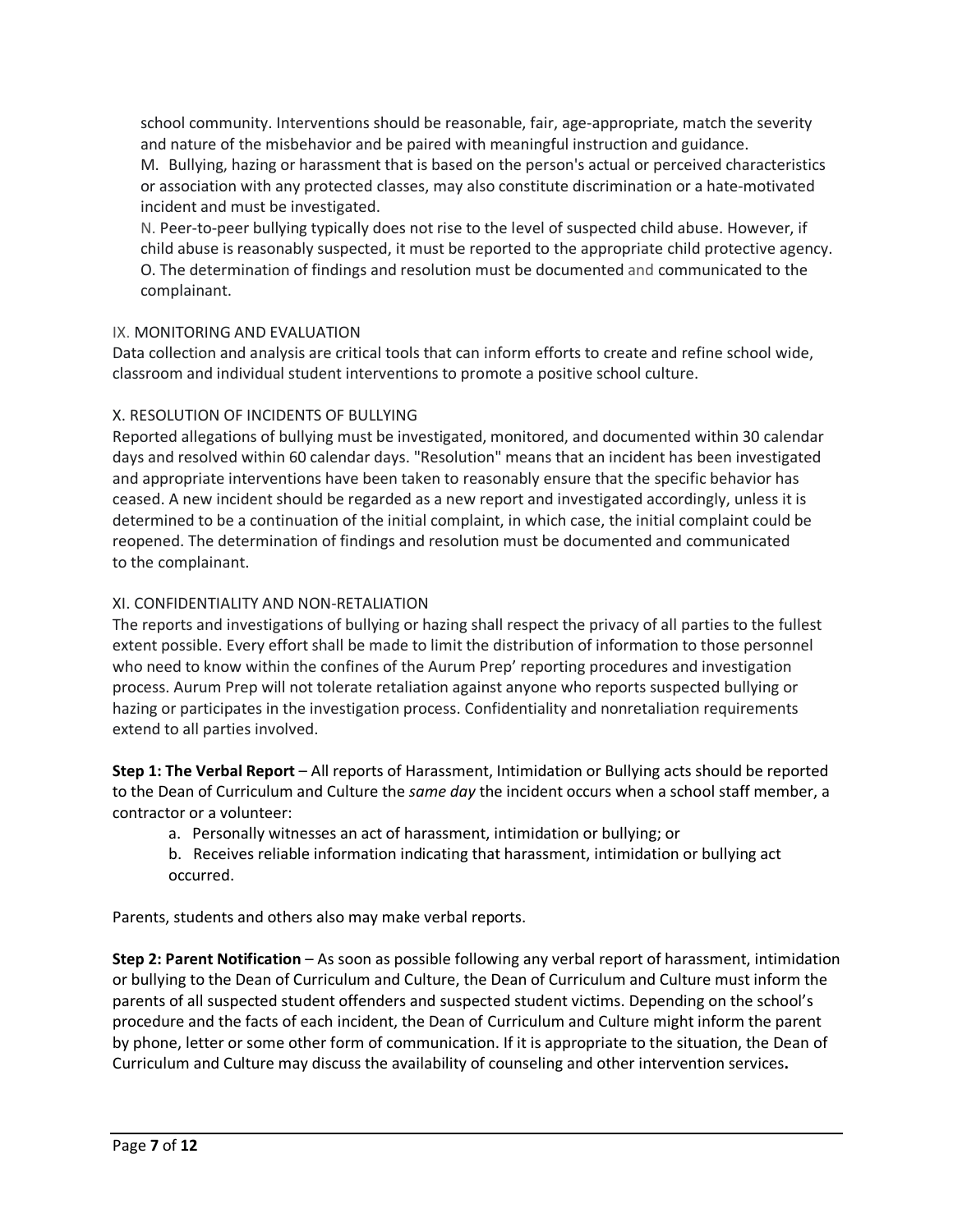**Step 3: The Investigation** – *One school day* after receiving the verbal report, the Dean of Curriculum and Culture or the Dean of Curriculum and Culture's designee must start an investigation of the act. The school Dean of Curriculum and Culture conducts the investigation.

*Length of Investigation* – The investigation should be completed as soon as possible. The Dean of Curriculum and Culture will make every attempt to complete the investigation no later than *10 school days* from the date of the report. During the investigation:

1. The Dean of Curriculum and Culture might appoint other school staff to help with the investigation; and

2. The Dean of Curriculum and Culture might administer discipline or take other steps under the Board of Director's anti-bullying policy or code of student conduct if the facts show there is enough information to do so.

*Amending the Investigation Report (Depends on the Facts)*: If there is information related to the investigation that is received after the 10-school day deadline, the original results of the report may be amended to include the information. There is no deadline for making an amendment to the report. Aurum Prep would make a decision on the way to respond to the additional information, depending on the facts.

**Step 4: Aurum Prep Actions** – Based on the investigation report, the Dean of Curriculum and Culture may choose to take any one of the following additional actions:

1. Impose discipline;

2. Provide intervention services;

3. Create training programs to reduce harassment, intimidation or bullying, improve school climate and make the school safer and more accepting of all students;

4. Order counseling; or

5. Take any other actions necessary to address the incident or reduce harassment, intimidation or bullying in the schools.

**Step 5: Information to Parents** – Within *five school days* after the results of the investigation are reported Aurum Prep must provide the parents with information about the investigation that is limited to the following:

1. The type of investigation that was conducted;

2. Whether or not the district found evidence of harassment, intimidation or bullying; and

3. Whether or not discipline was imposed or services were provided to address the harassment, intimidation or bullying.

*Limited Information and Student Privacy Laws:* Due to student records and privacy laws and regulations, parents are only entitled to review their child's educational records; a parent is not entitled to view the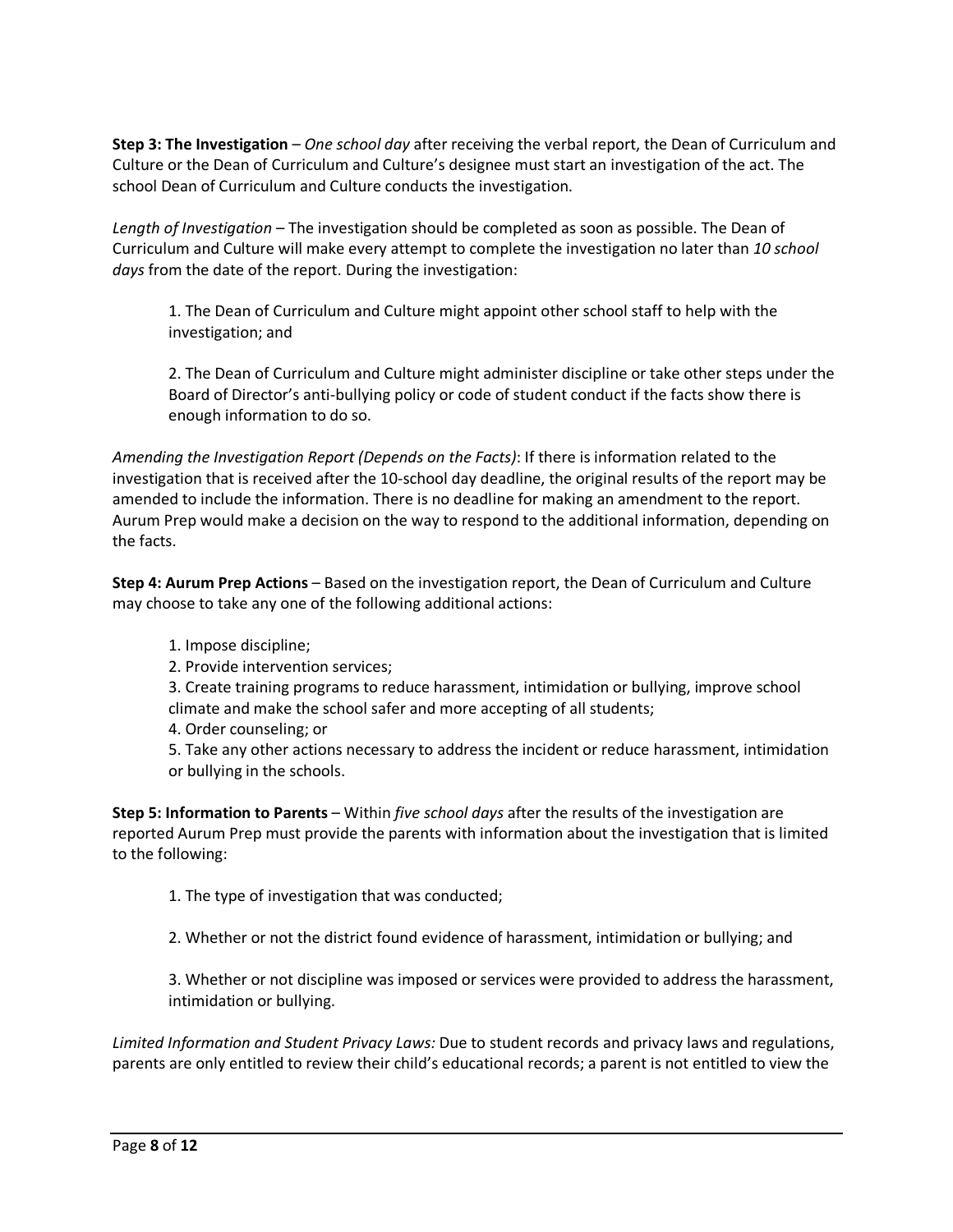records of other students. This means that parents are not permitted to receive the entire harassment, intimidation or bullying investigation report if it in any way would identify a student other than their own. If parents believe they are entitled to more information than has been provided by Aurum Prep, the parents may file a complaint with the Board of Directors.

**Request for Reconsideration** – After receiving the information on the investigation, parents have the right to request a reconsideration by the Board of Directors, if they are unsatisfied with the investigation findings or any other actions taken by the school.

# VI. BULLYING/HAZING PREVENTION – PARENTS RESPONSE

### **What Not to Do if You Believe Your Child is Being Bullied**

It can be challenging to know the most helpful things to do and say if your child is being bullied. Some things a parent should *not do* include the following:

• Do Not encourage your child to harm or "get back at" the person who is bullying them - This could get your child hurt, suspended or expelled from school or sent to court.

• Do not demand school officials contact the parents of the students who bullied your child - This might make matters worse by increasing the pressure on your child, increasing the bullying or bringing about bullying from the parent. While ultimately school officials may be able to intervene, these matters can and should be resolved between the parents of the involved student(s).

• *Do not demand or expect a solution right away* – Indicate that you want to determine the best course of action, but need to be sure that your child is safe. Also, be aware that Aurum Prep only has so much ability to resolve the matter. Further, Aurum Prep is prohibited from revealing information on the students who might be involved in the situation, including the disciplinary actions taken against other students. The law preventing school officials from giving you details on other students does not mean appropriate action has not been taken.

# **What to Do if Your Child is Bullying Others**

Finding out that your child has bullied another person can be very difficult. Most often parents deny this is possible. The first step is to admit to yourself your child has behaved in this way. Some parents may have difficulty accepting this because they have not seen personally their child behave in this way. Some parents may be concerned that they will be blamed for their child's conduct. Despite these concerns, it is very important for parents to deal with their child's behavior. Bullying is not harmful just to the victims.

#### **Signs that Your Child Might be Bullying Others**

If your child behaves in one or more of the following ways, it might indicate that he or she bullies others. If you observe these behaviors, you might want to spend some extra time talking with your child about his or her behavior and schedule a conference to talk about your concerns with school staff:

- Teasing, threatening or kicking other children;
- Being hot-tempered, hyperactive, impulsive or having a hard time following rules;
- Being aggressive toward adults;
- Acting tough or showing no sympathy for others;
- Being involved in other antisocial behavior, such as vandalism or theft; and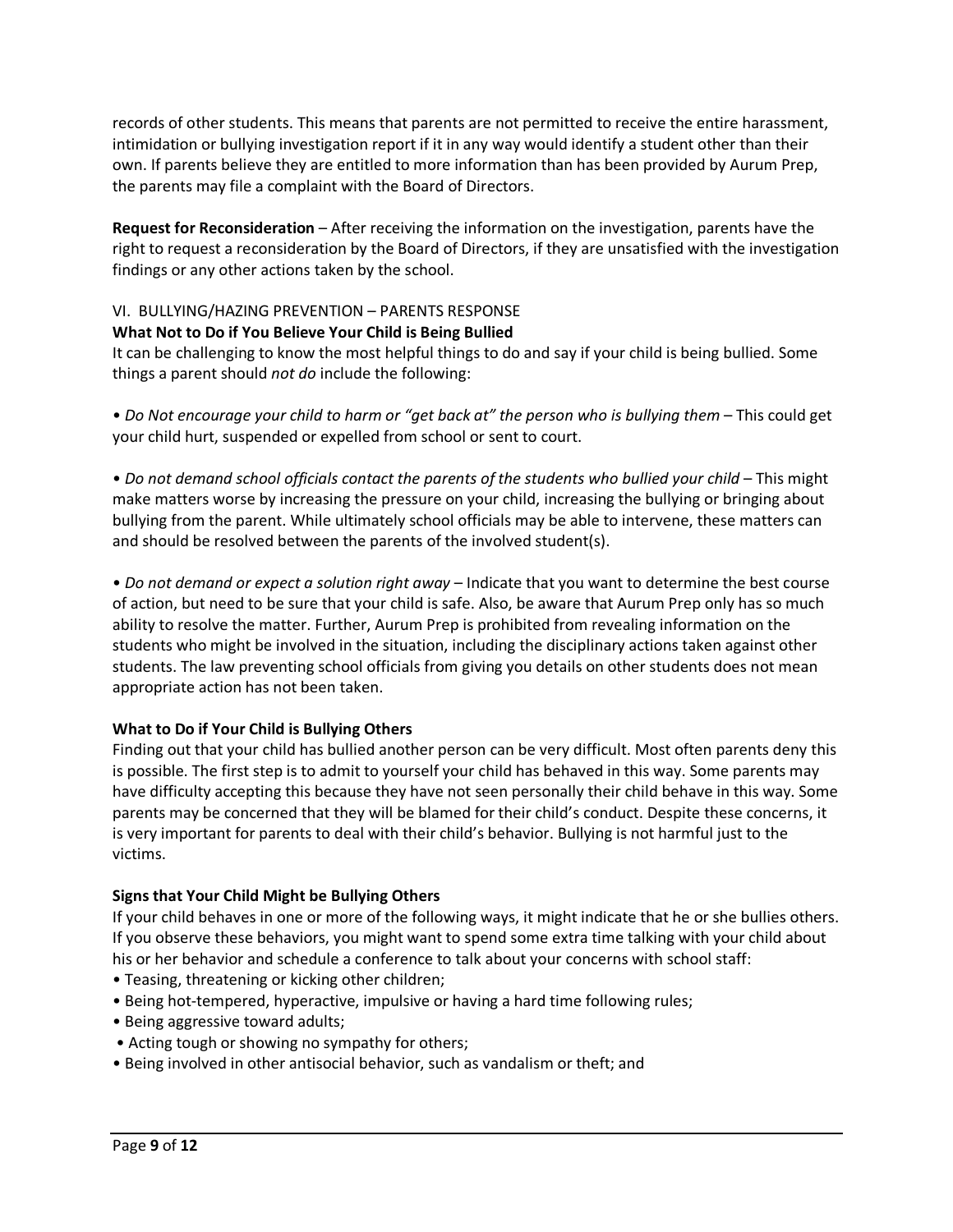• Engaging in controlling or dishonest behavior.

# **How to Help Stop Bullying (Prevention)**

The most effective way to prevent bullying, whether inside or outside of school, is for parents, students, school staff and community members to cooperate in planning and acting to stop HIB. This part of the guide gives parents actions they can take in their home, the community and their child's school to prevent bullying any place it might occur.

# **Work Together with Your Child's School to Stop Bullying**

There are many different actions parents can take to make sure their children's schools are correctly dealing with bullying. These actions include:

• *Knowing Aurum Prep' anti-bullying and other policies* – Taking the time to read the anti-bullying policy and code of student conduct will provide parents with an understanding of the steps the school must take when bullying takes place. Understanding the policies and procedures will help parents decide whether the matter is in fact bullying, whether the matter is better handled by the parents, rather than school officials, and if the school is to act, what action is appropriate.

• *Being active in your children's education* – One of the best ways parents can protect their children at school is to take an active role in their education. Some ways parents can be involved with their children's schools include:

1.) Attend parent-teacher conferences and contact your child's teacher regularly to stay updated on how your child is doing at school. Ask about what your child is learning, if he or she is having trouble with any school work, and what you can do to help.

2.) Make an appointment with the principal if you have concerns with school policies.

# **Take Action to Help Stop Bullying**

Before children begin to attend school, they learn to interact from behaviors they observe in their homes and communities. Research reports indicate that the success of any bullying prevention program is 60% based on whether the same types of approaches are used in the home. Some ideas for parents to use to help to stop the cycle of bullying include:

• *Build empathy* – Encourage empathy by teaching your children about the struggles all human's face, including pain, rejection and misunderstanding. Help your children to understand the common human experience and to understand and accept all people, especially those who may look, speak, act or seem different from them.

• *Teach respect* – Teach respect for differences among people. Discuss the subjects of hate, prejudice and intolerance, and help your children learn about others who are different from them.

• *Be a role model* **– Behave the way you want your children to behave. Being patient and respectful is one of the most effective ways to show your children how to be patient, understanding and respectful of the rights of other individuals or groups. Children who hear adults using hurtful or "put down" words to describe people, groups or things that they do not like, will use the same language. This includes children who hear their parents using negative words to describe their children's friends, their friends' parents, their children's teachers or school administrators. Remember parents, some conversations are not meant for your children to hear. Further, children who see their parents posting negative comments about friends, family, or their teachers or school administrators will understand**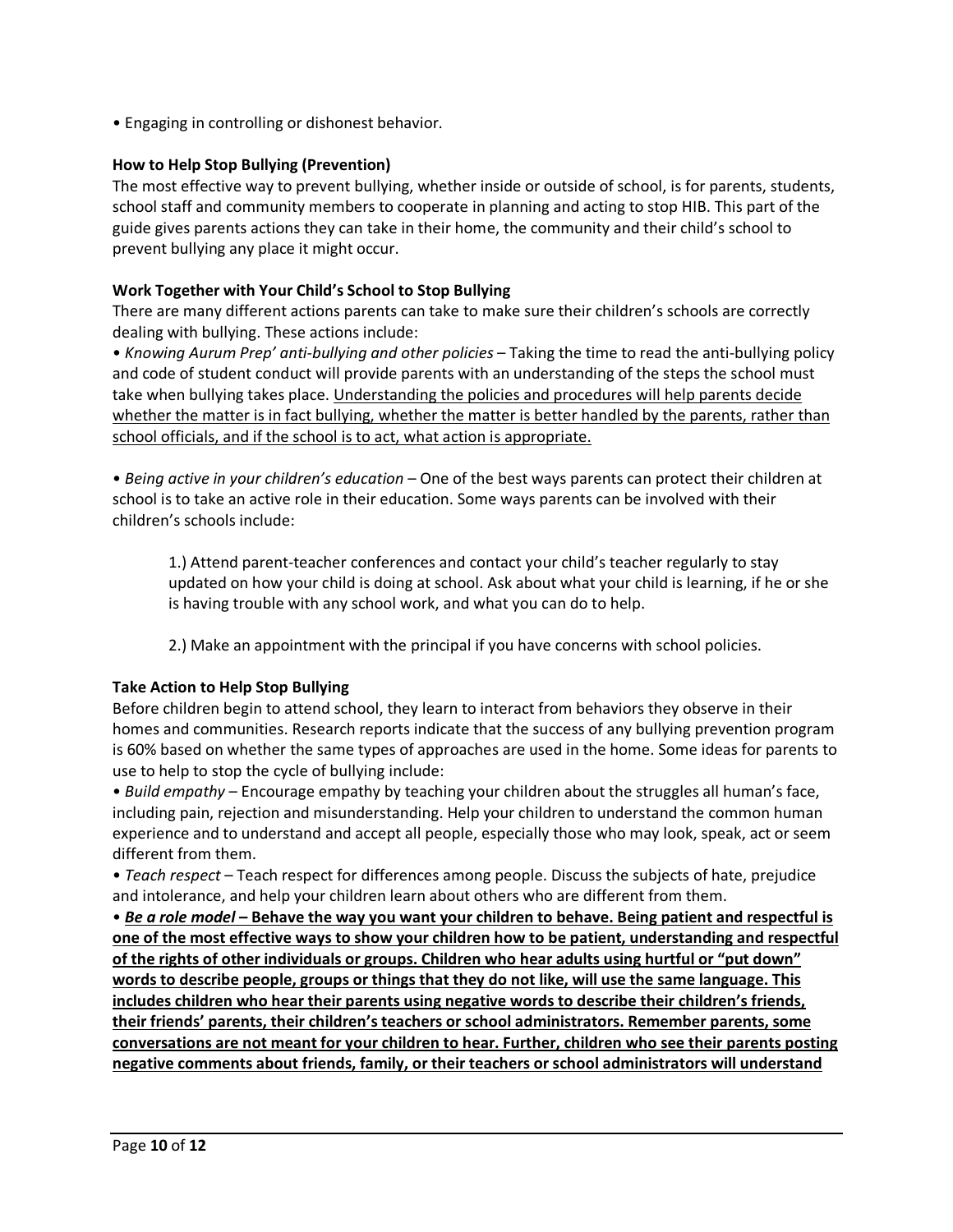#### **that behavior is acceptable.**

• Show interest in your children's life and be an empathetic listener – Show your children that you are interested in learning about their hobbies and ordinary activities. Ask about their days at school and their school work, not just grades. Make it clear to your children that you want them to be happy, and that you accept and love them as they are. Encourage open communication. This does not mean encourage them to victimize themselves. Not every negative situation is bullying or conflict.

• *Actively supervise your children* – Active supervision helps to set clear, reasonable, consistent and ageappropriate rules and guidelines for your children. Clearly explain how you expect your children to behave, and be consistent in how you handle bullying that takes place inside and outside of the home. • *Know your children's friends* – Meet your children's friends; get to know them and their activities. Get

to know the parents of your children's friends. Your children's friends and activities can have a major effect on their behavior and how they relate to others.

• *Become involved in your community* – Learn what is happening in your community. The behavior of people in the community may affect how your children behave. You can help stop the cycle of bullying by becoming involved in community activities and taking steps to ensure it is a safe and supportive environment. These steps can include communicating regularly with public safety officials in your area, and asking your neighbors to keep an eye on your children and to report any incidents of harmful or unlawful behavior. These steps do not include bullying other children or their parents.

• *Encourage positive problem solving* – Discourage verbal and physical revenge by telling your children that this type of behavior is unacceptable. Encourage your children to solve conflict with words and not with physical or verbal abuse. Suggest they walk away from difficult incidents and talk to an adult for guidance.

• *Ask questions* – Ask your children questions about the way they handle social situations to determine whether they are being bullied or are bullies. Ask school staff about things they see in your children's social relations to help confirm whether there is need for concern. Be mindful of rewarding reporting false information. Children who feel they are earning respect or attention from parents by reporting bullying, even when it is not happening will only serve to perpetuate false allegations.

• *Disapprove of bullying* – Send a clear message that bullying behavior is unacceptable and will not be tolerated. Teach your children not to laugh when other children are being bullied, not to take part in bullying and not to support bullies.

• *Teach your children to be "upstanders," rather than bystanders –* Stopping the cycle of bullying involves teaching your children to be "upstanders," instead of being bystanders. Bystanders are people who watch bullying, including cyberbullying, and who do or say nothing to stop it or help. When bystanders do nothing, they are sending a message to the bully that they accept bullying. Upstanders are people who take some action when they see bullying. Below are some actions you can suggest to your children that will prevent them from acting as bystanders and help them be bystanders.

- Do not laugh or encourage the bully in any way;
- Stay at a safe distance and help the target of the bullying get away;
- Do not give the bully attention and support by watching;
- Reach out to the victim in friendship;
- Support the victim in private;
- Include the victim in some of your children's activities;
- Tell an adult; and
- Only take actions that are safe.

If your children take these actions, they can take an active role in stopping the bullying of others.